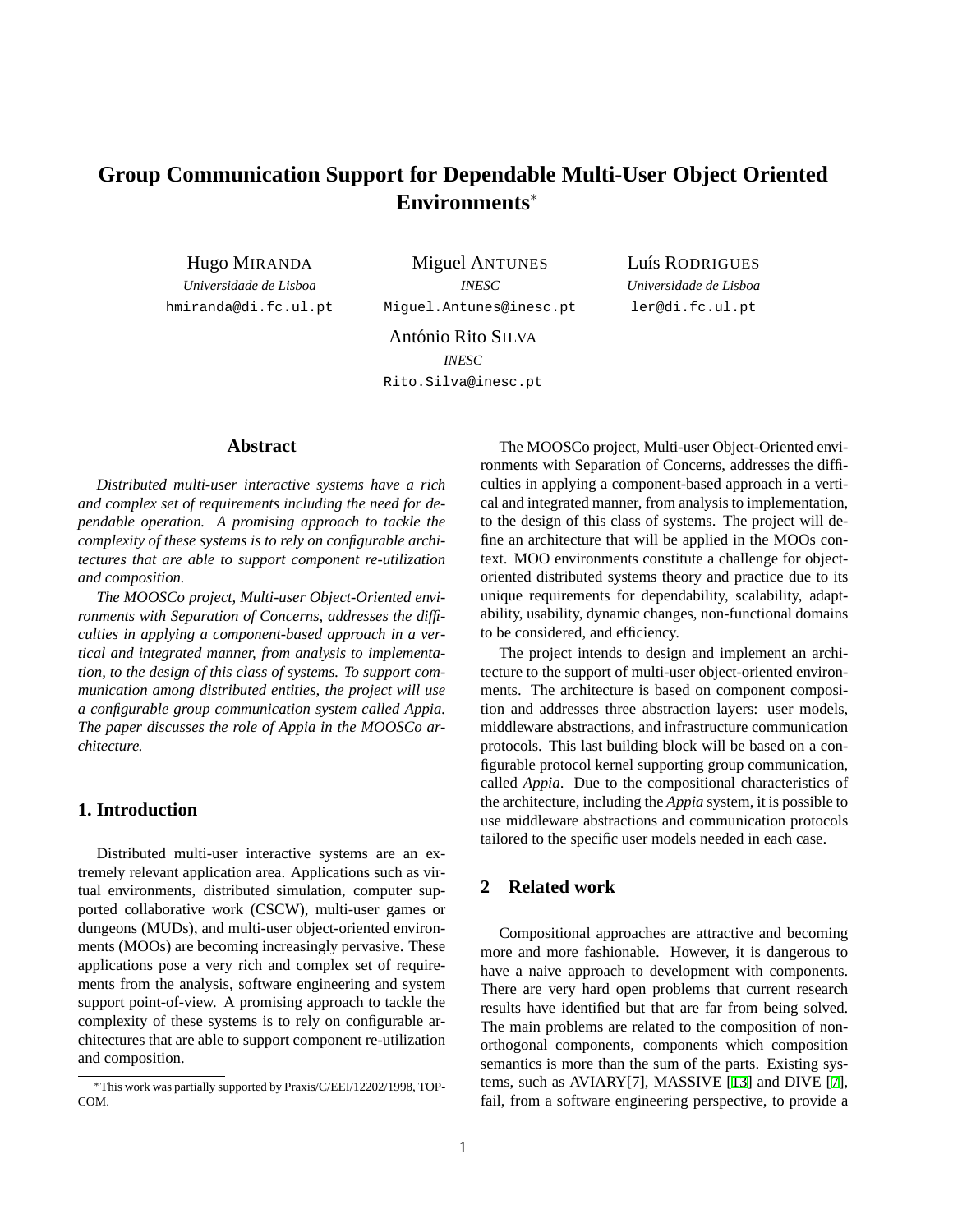fully-fledged compositional, reusable and customizable approach to the design and implementation of MOO environments. As result of its monolithic structure these systems are restricted to a single user model, to a restricted set of middleware abstractions.

All the existing systems provide support for information sharing. DIVE [[7\]](#page-3-1) and SPLINE [[2\]](#page-3-2) use a replicated database approach. All user's and application's interaction is done through the replicated database. Although they offer a clean separation between the application and the replicated database, applications have little control over the replication issues. For instance, dead-reckon algorithms are used to reduce position updates. Nevertheless, none of these systems allow the application developer to specify customized algorithms. Furthermore, from the point of view of communications support existing MOO systems are usually tied to a single quality of service. For instance, NPSNET [\[11](#page-3-3)]) only uses unreliable communication while DIVE only use reliable communication. SPLINE support both reliable and unreliable with ordering for messages regarding the same object. However in some situations it could be useful to force message ordering for a particular set of objects. In all systems existing systems there is no support for quality of service adaptation that takes in consideration application specific requirements.

In recent years, there has been a significant progress in the development of group communication infrastructures. The latest systems offer a very impressive range of configuration facilities. For instance, Horus [\[14](#page-3-4)] allows communication stacks to be changed in runtime; BAST [\[8](#page-3-5)] allows different protocols to be selected to implement the same services under different usage patterns; Coyote [\[3](#page-3-6)] allows the same message to be processed by different protocols in parallel. Unfortunately, few of these new advances are currently used in the MOO design, eventually due to a phenomenon of interface mismatch that has not yet been cleanly understood.

The MOOSCo project is trying to build an integrated middleware solution that tackles composition in an integrated manner, from the application to the group communication support.

#### **3 Configurable middleware**

In the MOOs context there is not a unique and best solution. Solutions should be contextual. On the other hand, the complete satisfaction of MOO requirements for consistency, adaptability, scalability, and efficiency, is not easy and may result in conflicting and inconsistent solutions. For instance, due to latency, messages might arrive in different orders at different machines. This results in a consistency problem, different users get different views of the environment. A simple solution uses a centralized server to serialize messages. However, there will be a problem scaling to a large number of users because of the burden of centralization. Another solution can be based on infrastructure protocols that provide total ordering and causal ordering for messages in the system, but efficiency may be compromised because of the required number of messages that needs to be exchange. In addition, domain-specific requirements may consider different levels of consistency and even their change at runtime. For instance, in a virtual space, as a user is approaching a group that is holding a conversation his awareness of the conversation increases as he approaches the group. This means that the users perception of the conversation is not consistent with the perception of another user that it is in the group. Moreover, both perceptions become "more" consistent has they get closer.

Due to these requirements MOOs design and development will profit from an approach that allows the customization of contextual solutions by the tuning and composition of predefined reusable components. The MOOSCo project addresses the several concerns involved in the development of MOOs, such as object interaction, awareness management, distributed communication, information sharing and so forth. For a preliminary discussion of how these concerns can be composed see [[1\]](#page-3-7). In the following text, we focus on the issues related to the composition of the distributed communication and replication concerns provides support for replicating MOOs across different processes.

The following elements are defined in this composition:

- **Distributed Consistency Protocol.** It represents a distributed protocol that enforces a particular consistency criteria so that shared state can be maintained consistent among all distributed replicas. Each particular protocol will be implemented using a multicast channel with the proper quality of service in order to support a particular consistency criteria. For instance, strong consistency protocols may use channels with reliable, and total order message transmission. Weak consistency protocols may use reliable or even unreliable channels.
- **Distributed Replica Manager**. This component ensures that every state update and shared behavior events are sent to an object shared state through one or more distributed consistency protocols.
- **Distributed Membership Protocol.** Represents a distributed protocol for managing participants in the application. It uses the notion of **Member**, a concept from the distributed communication concern, to manage space members as they join and leave a shared space. It coordinates with Distributed Replica Managers to transmit the shared state of the replicated objects, to every new member that has joined the shared space according to a particular newcomers policy.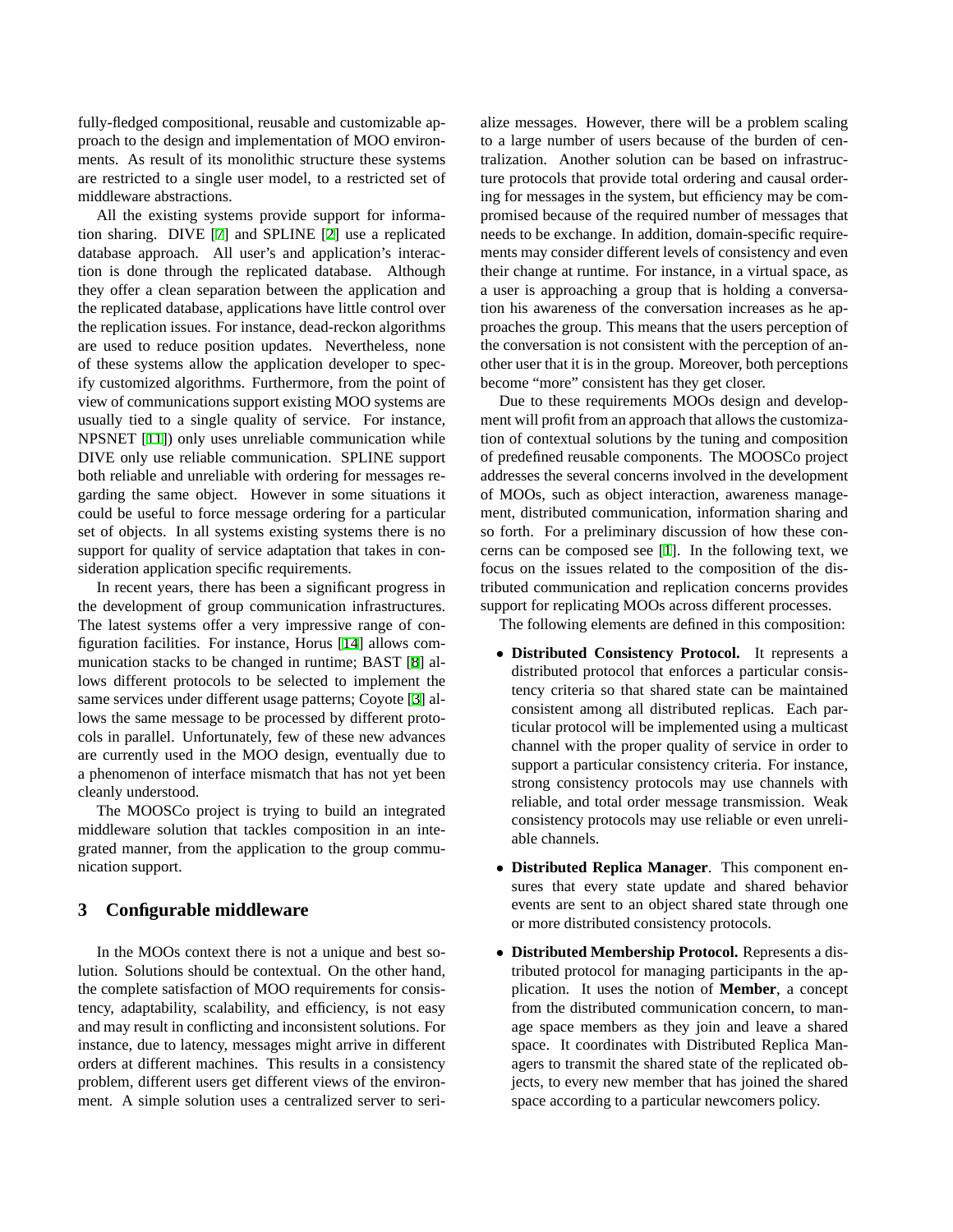The above definitions of protocols express some natural dependencies: the replica managers rely on membership information to ensure consistency. These dependencies exist also at the underlying group communication level. In models such as virtual synchrony [\[5](#page-3-8)], which are fundamental to provide dependable implementations of the distributed consistency protocols, reliability of communication is related to the notion of membership information in the form of *group views*.

More subtle dependencies are derived from the simultaneous and concurrent use of different consistency criteria at the application level. In a naive implementation, each replicated object would use its own consistency criteria, which would be supported in run-time by a independent protocol stack. Unfortunately, such approach would make very hard to implement global consistency constraints across different objects. For instance, it might be interesting to use the same causal communication layer for all stacks such that causal dependencies are preserved across objects. Global reconfiguration procedures, that require all stacks to be in a quiescent state, can also be strongly simplified by having different communication stacks sharing common synchronization layers.

#### **4** *Appia*

*Appia*<sup>[1](#page-2-0)</sup> is a communication architecture that allows different communication channels, each with its own QoS, to be integrated in a coherent multi-channel protocol stack [[12\]](#page-3-9). Furthermore, the architecture allows the application designer to specify the protocol stack that meets her/his QoS requirements through the composition of micro-protocols. A requirement constraining a single channel is called *intra-QoS* requirement. The integration of different media contents in a single application also imposes *inter-QoS* requirements.

In the previous section, we have already identified some inter-QoS requirements in the MOOs design such as the need for preserving causal order across different stacks or to perform global operations on all stacks. Similar examples have been identified by other research teams. The work of CCTL [[15\]](#page-3-10) also uses different communications channels which are managed by a single control channel. The work with Maestro [\[4](#page-3-11)] illustrates the difficulties of maintaining consistent failure detection when channels with diverse characteristics are used concurrently. *Appia* addresses these problems by providing a stack composition model that allows to express *inter-QoS* requirements. For instance, one can build a stack where several channels share common *causal* and *failure detection* state.

Stack composition in *Appia* relies on a clear separation



<span id="page-2-1"></span>**Figure 1. Two objects with different distributed consistency requirements in** *Appia*

between two related concepts: *layers* and *sessions*. We define a *layer* as the implementation of a protocol. All protocols implement the same *event interface*, which defines the types of events each one is able to consume and produce. The format and semantics of these events is irrelevant to our exposition. Typical examples of events are data transmission requests, indication and confirmations. Examples of layers are "datagram transport", "positive acknowledgment", "total order", "checksum", etc. Good examples of relevant layers and events in the context of fault-tolerant applications can be found in [\[9](#page-3-12)]. We define a *session* as an instance of a layer [\[10](#page-3-13)]. The session maintains state that is used by the protocol code to process events. A protocol that implements ordering may keep a sequence number or a vector clock as part of the session state. In connection oriented protocols, the session also maintains information about the endpoints of the connection. Note that it is often useful to maintain several active sessions for the same layer even when they share the same endpoints: for instance, one might want to have different FIFO channels for different priority streams.

Figure [1](#page-2-1) shows how *Appia* can coordinate different objects with independent consistency requirements. The square object  $(A)$  requires totally ordered updates upon every group member. The elliptical object  $(B)$  does not need to enforce such a strong property. The figure illustrates two inter-stack requirements: (1) updates on any of the objects should respect causal ordering and (2) both channels share a common failure detector module; this way, inconsistencies motivated by the unreliability of failure detection are avoided. Additionally, the event propagation mechanisms for coordination among layers allows the upper layers to

<span id="page-2-0"></span><sup>&</sup>lt;sup>1</sup>Appia was started in the context of the previous project, TOPCOM.